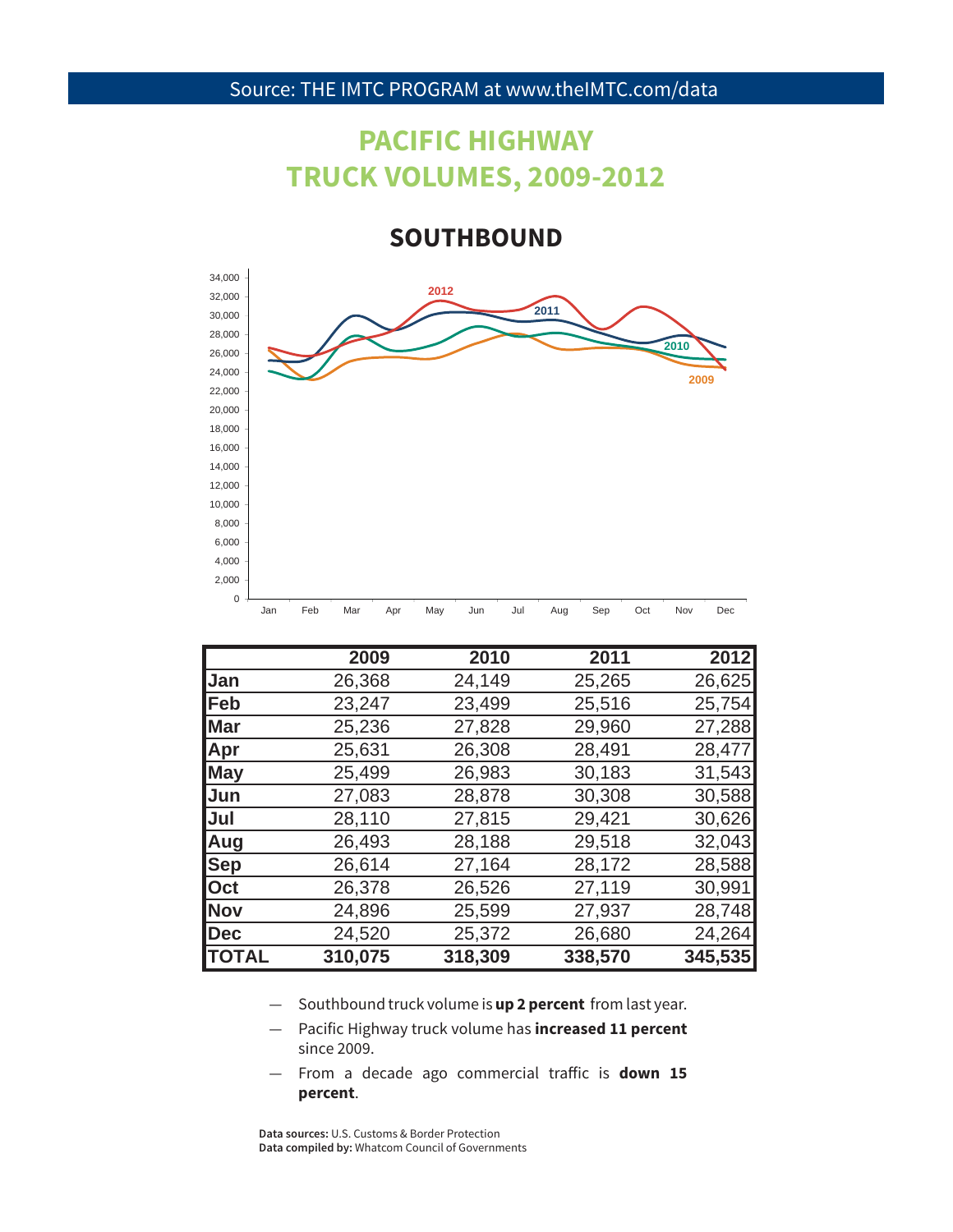## **PACIFIC HIGHWAY TRUCK VOLUMES, 2009-2012**

**NORTHBOUND**



|              | 2009    | 2010    | 2011    | 2012    |
|--------------|---------|---------|---------|---------|
| <b>Jan</b>   | 25,972  | 26,050  | 29,095  | 28,201  |
| <b> Feb</b>  | 24,099  | 26,664  | 28,630  | 29,233  |
| <b>Mar</b>   | 26,055  | 29,642  | 32,663  | 31,490  |
| <b>Apr</b>   | 26,374  | 28,713  | 30,680  | 31,885  |
| <b>May</b>   | 26,826  | 29,469  | 31,001  | 33,732  |
| <b>Jun</b>   | 27,740  | 31,305  | 32,574  | 31,247  |
| <b>Jul</b>   | 28,194  | 29,632  | 30,922  | 31,497  |
| <b>Aug</b>   | 27,673  | 31,168  | 33,174  | 33,839  |
| <b>Sep</b>   | 27,090  | 30,187  | 31,072  | 30,005  |
| <b>Oct</b>   | 27,464  | 28,289  | 31,129  | 32,579  |
| <b>Nov</b>   | 26,227  | 28,045  | 29,962  | 28,719  |
| Dec          | 25,993  | 29,059  | 28,921  | 27,294  |
| <b>TOTAL</b> | 319,707 | 348,223 | 369,823 | 369,721 |

- 42 **not changed since last year**. — Northbound commercial volume at Pacific Highway **has**
- 2012 Northbound Pacific Highway commercial volumes have **increased 16 percent** from 2009.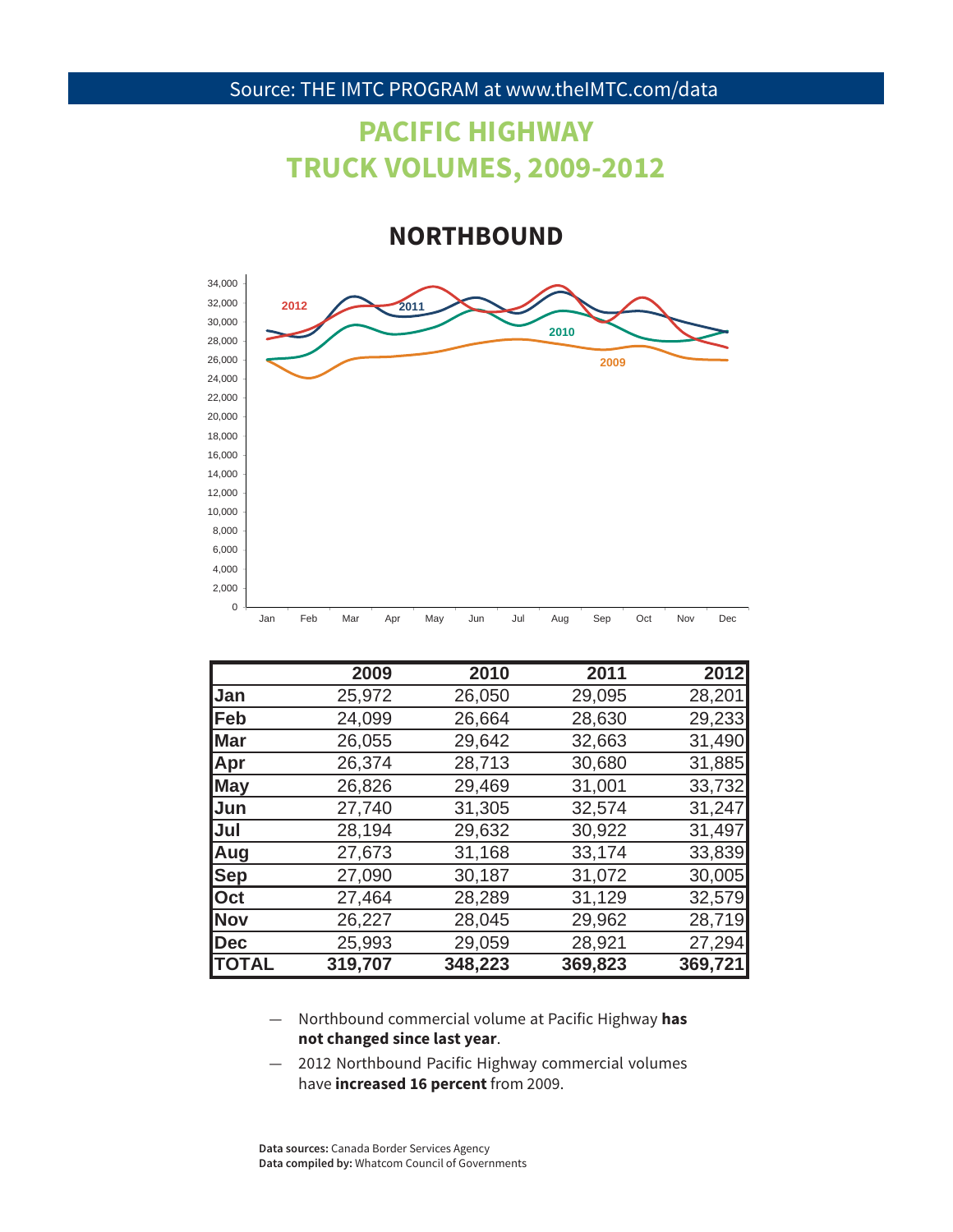# **LYNDEN / ALDERGROVE TRUCK VOLUMES, 2009-2012**

#### **SOUTHBOUND**



|              | 2009   | 2010   | 2011   | 2012   |
|--------------|--------|--------|--------|--------|
| Jan          | 6,452  | 3,520  | 3,431  | 3,011  |
| $\sf Feb$    | 3,628  | 3,885  | 3,837  | 3,030  |
| <b>Mar</b>   | 4,043  | 4,569  | 4,383  | 4,023  |
| <b>Apr</b>   | 4,359  | 3,990  | 3,899  | 3,659  |
| <b>May</b>   | 3,790  | 4,136  | 3,768  | 3,577  |
| <b>Jun</b>   | 4,313  | 4,600  | 3,979  | 3,802  |
| Jul          | 2,305  | 4,477  | 3,290  | 3,339  |
| Aug          | 3,347  | 4,067  | 3,077  | 3,438  |
| <b>Sep</b>   | 3,705  | 4,354  | 3,879  | 3,261  |
| Oct          | 4,047  | 4,247  | 4,793  | 4,153  |
| <b>Nov</b>   | 3,579  | 3,894  | 3,499  | 3,748  |
| Dec          | 3,559  | 3,745  | 3,371  | 2,803  |
| <b>TOTAL</b> | 47,127 | 49,484 | 45,206 | 41,844 |

- from last year. — Southbound truck volume at Lynden is **up 7 percent**
- $-$  Since 2009 commercial traffic at the port has **decreased by 1 percent**.

**Data sources:** U.S. Customs & Border Protection **Data compiled by:** Whatcom Council of Governments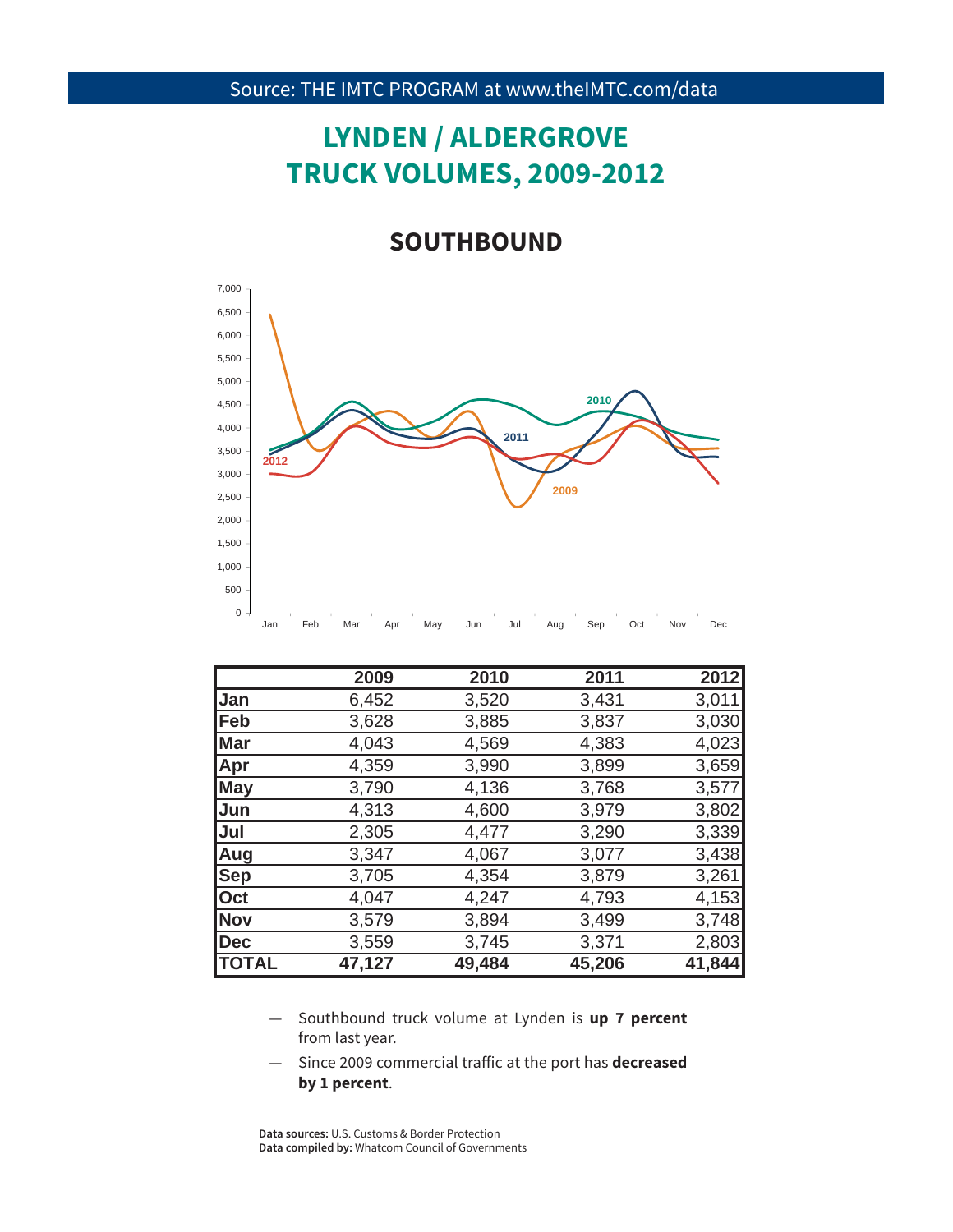# **LYNDEN / ALDERGROVE TRUCK VOLUMES, 2009-2012**

**NORTHBOUND**



|                | 2009   | 2010   | 2011   | 2012   |
|----------------|--------|--------|--------|--------|
| <b>Jan</b>     | 5,470  | 5,366  | 1,060  | 956    |
| <b> Feb</b>    | 5,188  | 4,652  | 992    | 556    |
| Mar            | 5,365  | 5,159  | 1,481  | 570    |
| Apr            | 6,078  | 6,159  | 1,271  | 956    |
| <b>May</b>     | 5,252  | 5,576  | 1,310  | 930    |
| <b>Jun</b>     | 6,016  | 6,022  | 1,231  | 1,170  |
| Jul            | 5,836  | 4,826  | 1,002  | 923    |
| Aug            | 6,236  | 2,556  | 1,319  | 1,183  |
| <b>Sep</b>     | 4,375  | 1,587  | 1,264  | 942    |
| $\mathsf{Oct}$ | 6,293  | 1,704  | 1,394  | 1,439  |
| Nov            | 4,902  | 1,199  | 1,149  | 1,211  |
| <b>Dec</b>     | 4,464  | 1,011  | 1,063  | 1,081  |
| <b> TOTAL</b>  | 65,475 | 45,817 | 14,536 | 11,917 |

- 44 volume **has decreased 88 percent** since 2009. — In 2010 Aldergrove limited commercial processing to permit trucks only. As a result, northbound commercial
- Northbound volumes **decreased 18 percent** from last year.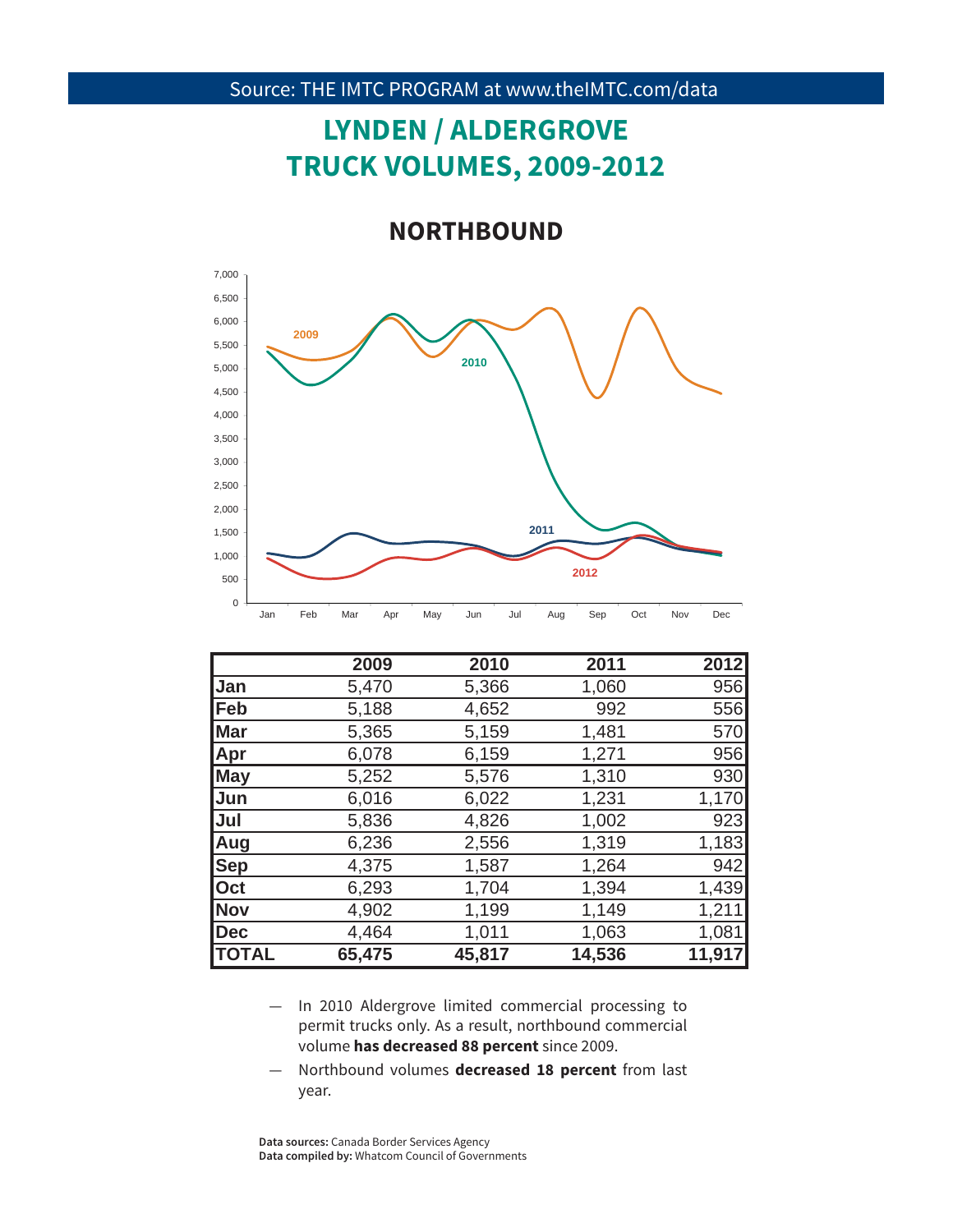## **SUMAS / ABBOTSFORD-HUNTINGDON TRUCK VOLUMES, 2009-2012**

**SOUTHBOUND**



|              | 2009    | 2010    | 2011    | 2012    |
|--------------|---------|---------|---------|---------|
| Jan          | 10,168  | 10,632  | 10,410  | 9,640   |
| <b> Feb</b>  | 10,703  | 10,550  | 10,822  | 10,399  |
| <b>Mar</b>   | 11,399  | 13,037  | 12,876  | 11,798  |
| <b>Apr</b>   | 11,981  | 12,895  | 11,922  | 11,650  |
| <b>May</b>   | 12,546  | 12,500  | 12,166  | 12,513  |
| Jun          | 12,089  | 13,817  | 12,408  | 11,812  |
| Jul          | 11,854  | 12,106  | 11,581  | 12,207  |
| Aug          | 11,904  | 12,721  | 11,966  | 12,617  |
| <b>Sep</b>   | 10,734  | 11,923  | 11,951  | 10,892  |
| <b>Oct</b>   | 11,517  | 11,161  | 11,621  | 11,957  |
| <b>Nov</b>   | 9,034   | 10,524  | 10,584  | 10,769  |
| Dec          | 7,969   | 10,277  | 10,012  | 8,661   |
| <b>TOTAL</b> | 131,898 | 142,143 | 138,319 | 134,915 |

from last year. — Southbound truck volume at Sumas is **down 2 percent** 

— Truck volume is slightly up from 2009, having **increased by 2 percent**.